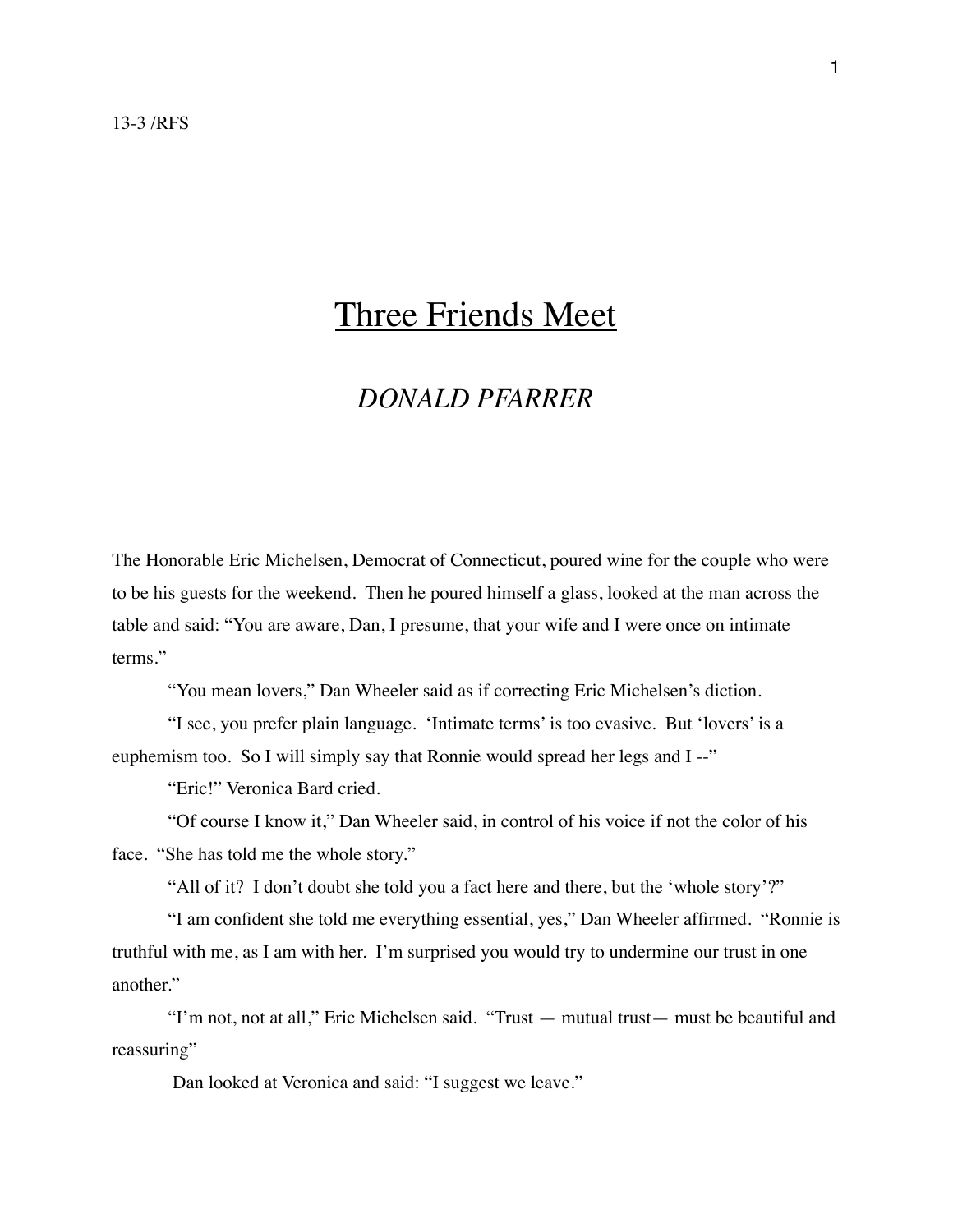"Wait," she said and turned to Eric Michelsen, saying: "Eric, is this really necessary?"

"I think it is. We could have a pleasant weekend if we clear the air first. This is a special day, with the hurricane out at sea making such a hellish disturbance."

"I think we should go," Dan Wheeler repeated gently to Veronica.

Their bags lay unopened on the bed in the guest room.

"Please," Eric Michelsen urged, "this is a rare chance to see a majestic surf, and a flying, horizontal rain, and to get blown off our feet unless we hang together. Listen to the rain beating on the windows. Listen to the surf! We can go out on the dunes and witness it all from a place of perfect safety. Please don't talk of leaving."

Dan Wheeler looked to his wife for a decision.

She spoke with sympathy, firmness. "Dan," she said, "we are three friends. Let's heal the wounds rather than tear them open. We came in friendship, and maybe Eric is right, that we must learn to accept what happened without regret."

"I never said *without regret,"* Eric Michelsen observed, gazing directly at her.

"All right, all right," Veronica said, "but surely the truth is nothing to be ashamed of." Dan Wheeler took her hand and said: "Are you ashamed, Ronnie?"

"No, why should I be? But I am surprised --" addressing Eric -- "that you would invite us up here and then speak so coarsely." And turning again to her husband she said, "I hope you aren't hurt."

"I am not, but frankly, Eric, I don't see the need for this. 'Clear the air' of what?"

"Well -- jealousy? Anger?"

"Maybe you're angry but I am not. And how could I be jealous of a relationship that seemed to me at the time to be perfectly natural and happy? I did not love Ronnie then as I do now, and if she loved you, well, that's happiness. Having experienced so little of it before I - offered my love to Ronnie -- and she offered hers to me -- it would be strange if I should find anything to envy or resent in a relationship that made her happy before I -- You see my point."

"What makes you think she was happy? Happy lovers do not dump their partners."

"I didn't dump you, Eric," Veronica said in a voice that was urgent, almost frightened.

"Somehow I got that impression when you said No and walked out. But listen. Stay. It'd be a pity to miss the storm."

"Well is it --" Veronica hesitated -- "are we really safe here?"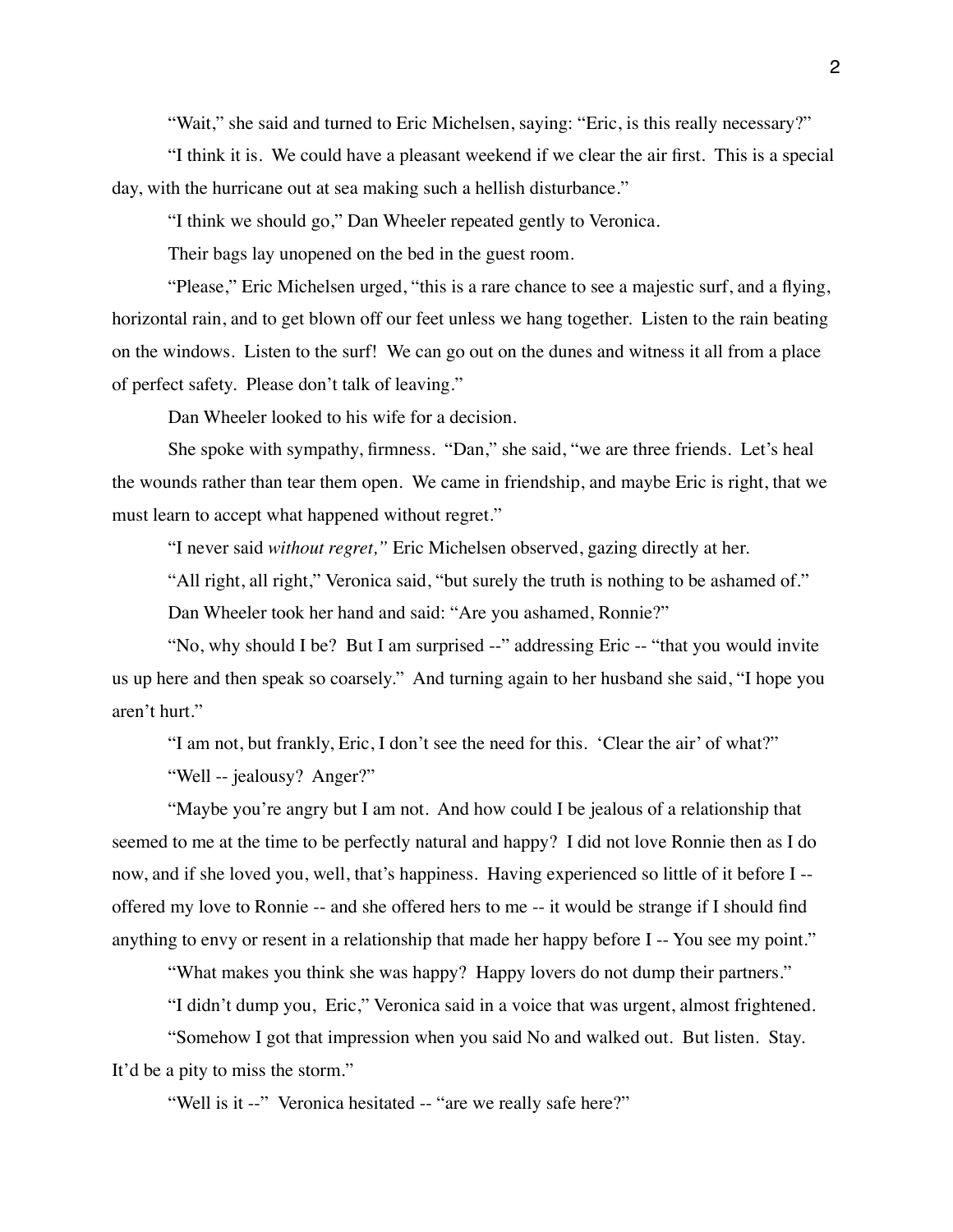"Quite safe. This cottage survived the hurricanes of 1938 and 1955, and all the years since. It's a sturdy little place built well above the highest tides -- whatever they call those --"

"Springtides," Dan Wheeler supplied.

"And above the storm surge, so yes, the house is perfectly safe and tonight we'll dine by candlelight if the power goes off, just the three of us in our snug little hideaway with the wind howling over us, drinking Alsatian wine and enjoying a meal that I had the foresight to cook this morning, in case of a blackout. And I have oil lamps so we can read in bed if we wish and yes, we are safe out on the dunes too."

Dan Wheeler interjected: "By 'read in bed' -- what exactly do you have in mind? Because if you're picturing some --"

"I simply mean you and Ronnie in your room and me in mine. But in the meantime --" he consulted his watch -- "the day is declining. Hmm, already past four. -- Listen to that!"

A great thud told the "whole story" of a wave braking vertically on the beach, dropping tons of water straight down in true Atlantic fashion and sending vibrations through the frame of the cottage.

They were on the Rhode Island coast in a place Eric Michelsen had inherited from his uncle only a year ago. The legacy came at an opportune time and was in fact a stimulus to a lifechanging decision. Eric Michelsen decided, and duly announced to his constituency in Connecticut, that he would not seek re-election as its representative in the US House.

Veronica Bard announced: "I'm for a walk in the storm, but first, Eric, now that we're face to face you've got to explain yourself. Can you really abandon a career you spent so many years creating? Surely you still care about — well, about the country."

"Let me explain that at dinner," he said, looking again at his watch.

"That's my question too," Dan Wheeler threw in. "You must have a plan."

"I did, until two years ago."

Glancing at Veronica Eric imagined he saw uneasiness, guilt. "Two years ago" could only refer to the time when she "dumped" him.

Dan Wheeler said, "Of course you'll have a dozen good offers."

"I'm not looking for a good offer. I've been thinking I'll teach in a high school."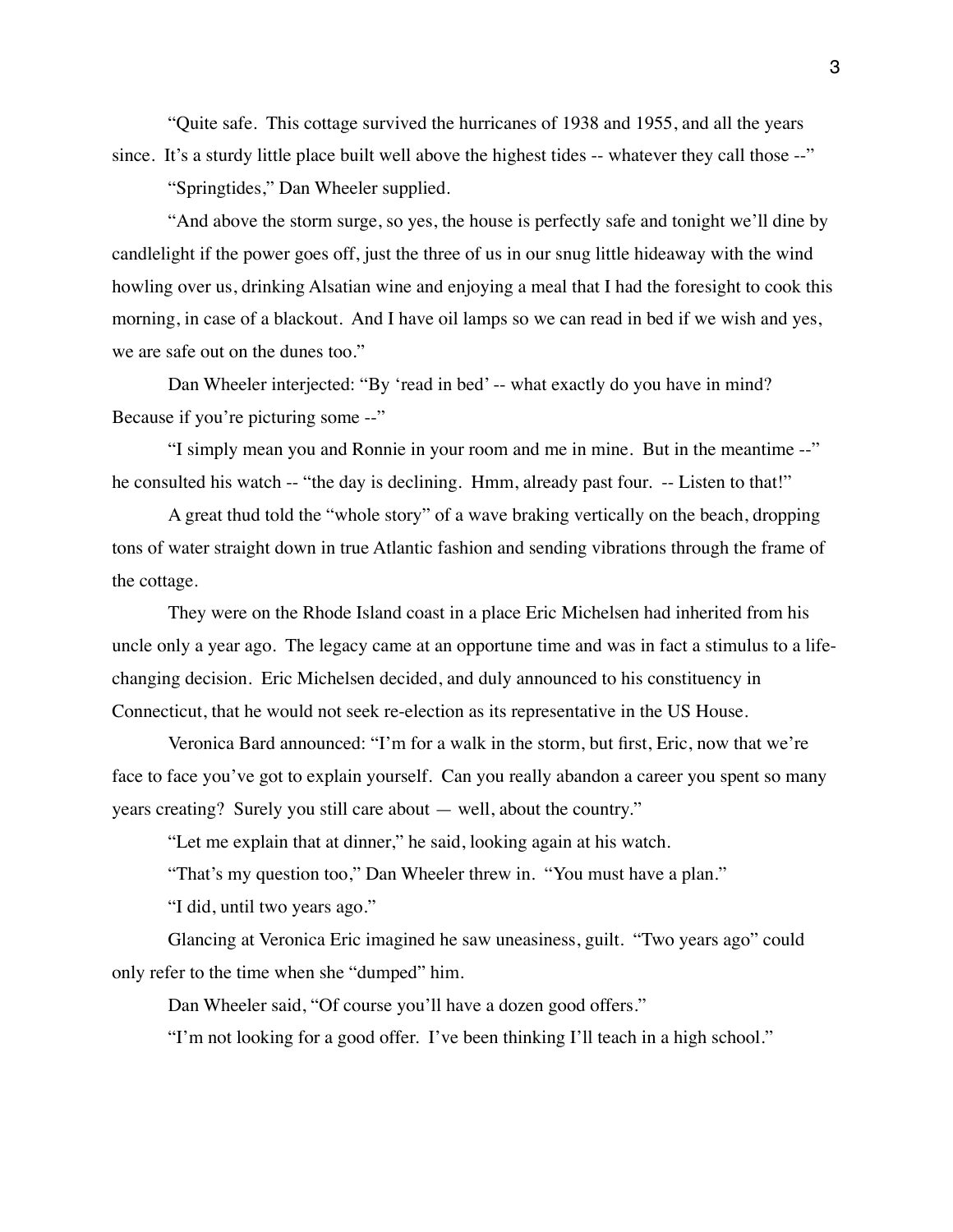"Never!" Dan Wheeler almost shouted. "After the power and glory of Washington, head waiters saying, 'This way, Congressman, your table is ready,' reserved parking at the airport and -- bury yourself in a high school teaching what?"

"Civics, or whatever they call it today. The arts and duties of citizenship. During my career in bombast I often said that the most vital person in a democracy is the high school civics teacher."

"You are doing vital work in Congress as one of the few moderates left in this venomous age," Dan argued.

"Right, but a moderate today is a homeless wanderer. You try to bridge the gulf but it's too wide."

"But teachers have to be certified by a mindless bureaucracy," Dan Wheeler protested. "You'd waste years taking stupid courses in education technique or whatever. You should teach in a college."

"Or a private school," Veronica said.

"The need is in the public schools. If I teach, that's where it'll be."

"God, he wants to be a foot soldier," Dan exclaimed. "You were made to be a general, not a corporal. I have always respected you as one of the few in Congress who were doing the nation's work  $-$  or or trying to  $-$  given the corruption of the system  $-$  but all political systems are more or less --"

"Corrupt, yes."

"In a broader sense, yes, but --"

"If it's corrupt," said Veronica Bard, "stay and fight it."

"Which I have done for eighteen years, with a slip or two here and there. I was such a good fund-raiser, as you know, Ronnie -- and you, Dan," he added, "that it does raise a question: If all those pressure groups and millionaires gave me money, maybe they thought they had bought their man. And maybe they were right."

"Bullshit!" Veronica Bard exclaimed.

"Ah -- the lady hits upon the perfect word."

"Ronnie should know," Dan Wheeler said.

Veronica Bard had been Eric Michelsen's chief of staff in Washington -- until two years ago.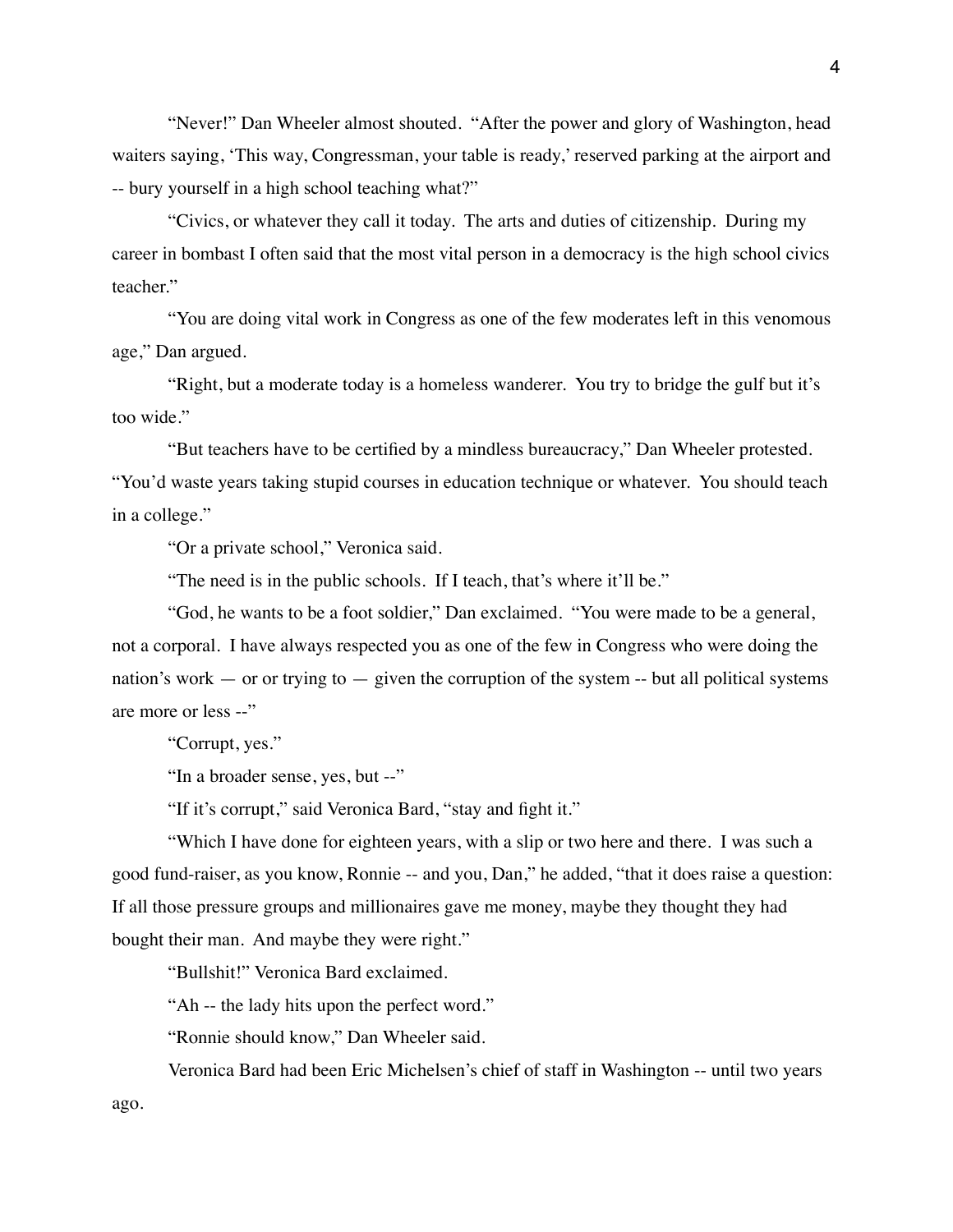"Anyway," Michelsen continued, "why go to Congress if your main job is to raise money for your next campaign? Did that ever strike you, Dan?"

"That strikes everybody. But it's a necessary evil — in the present system."

"I would like to believe," said Eric Michelsen, "that no evil is necessary. But that wasn't my real reason, or only part of it."

Veronica cast an apprehensive glance at Eric.

"My whole plan had been shattered," said Eric. "I had hoped to stay in Congress and spend another decade working on one or two issues --"

"Which were? " Dan Wheeler cut in.

"It doesn't matter. You think deeply on a problem, you see what must be done, that's the critical thing. But from then on it's all a campaign to enlist support, and utterly superficial. It's tedious and it grinds you into dust, unless you're a natural."

"You are a natural," Dan asserted.

"You mean a natural-born politician? Let's hope not. I'm an introvert. Ask your wife."

"Not an introvert, a thinker, a brooder," Veronica said. "But Dan" --

And Eric observed that she never called her husband by pet names —

"Dan," she said, "don't push too hard. If he's calling himself an introvert it means he wants to be one, at least temporarily."

"He pushes too hard," said Eric, "because that's what journalists do. I lost my inspiration, and that's all there is to it."

"But why?" Dan Wheeler asked. "I'm genuinely interested, not as a journalist but as a friend."

"Oh yes," said Eric, "we're friends, you and I."

"We were until five minutes ago, or so I believed. Are you saying we are not?"

"Not at all. You, I and Ronnie are such good friends that I suggest we go out and face the storm together, witness nature's rage from a safe perch on the dunes. Did you ever ask yourself why nature should be enraged? Eh? *Nature* is nothing but the name we give to the structure of the universe. Why should nature be enraged at itself? It sounds crazy.

"Anyway, let's wash the cobwebs from our brains. The storm center is seventy-five or a hundred miles out to sea. We have nothing to fear unless it's pure power that scares you. Like it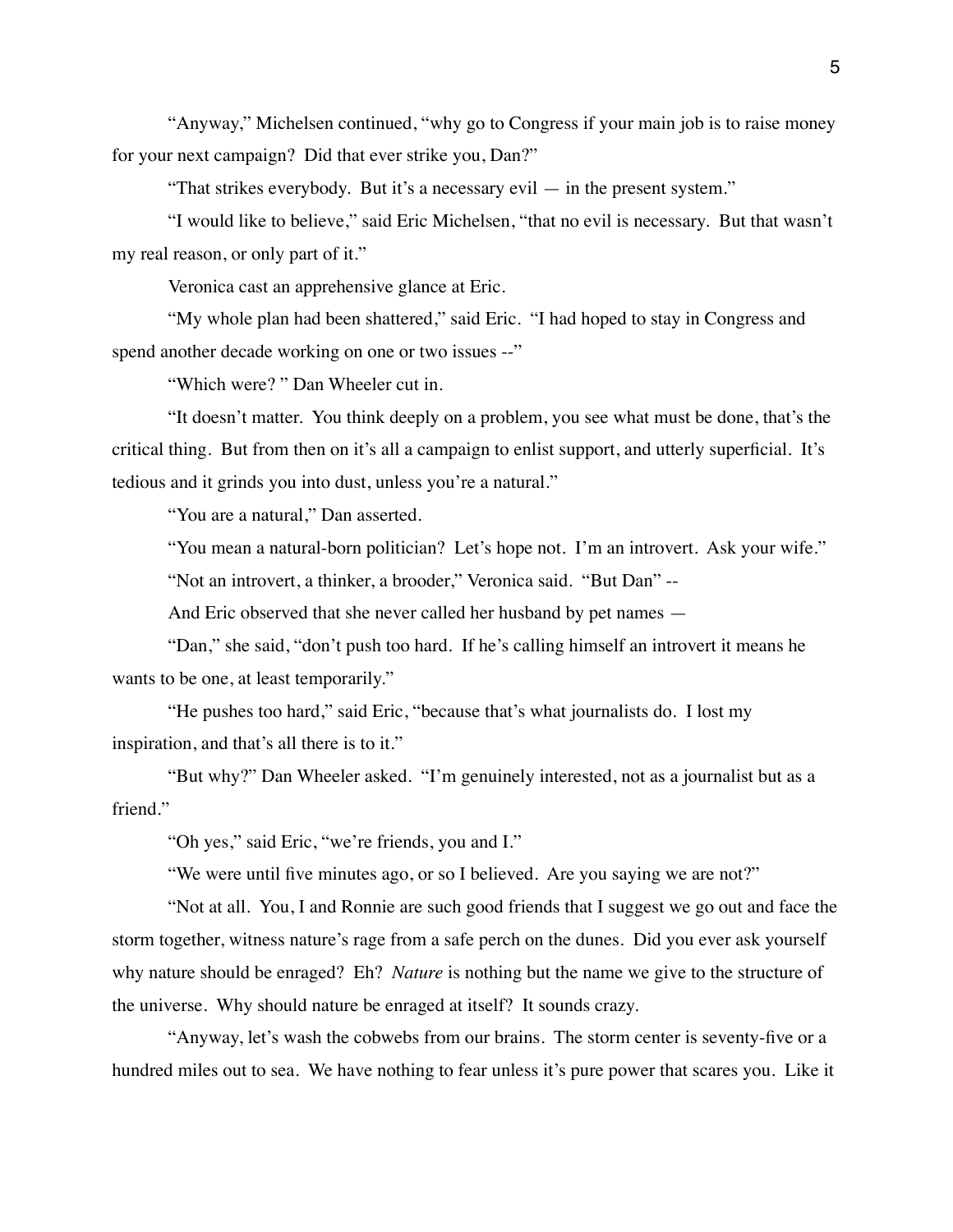scares me! We might even dance in the surf like those funny little sea birds with the downward curving beaks."

"Curlews," Dan Wheeler said. "I'd be careful about tempting the surf. You're a good swimmer, I know, but the Atlantic in a storm is not the same as an indoor pool on Capitol Hill."

"Yes, yes," said Eric, "there's the undertow. Let it snatch you, and off you go, and your perfect corpse surfaces somewhere off the coast of Scotland if the sharks don't find it first."

Dan Wheeler asked, as if to start a new subject, "Have you noticed the moon recently?"

"No. The sky's been overcast for several nights. Why do your ask? "

Veronica said: "I saw a pretty big moon the night before we left Washington."

"And," Dan Wheeler said, "it's the what, the twentieth of September?"

"Something like that," Michelsen agreed vaguely.

"Anyway, we're near the equinox," Dan Wheeler mused. "And where's the tide stand?" Michelsen said: "I haven't the faintest idea."

"If we go out there," Dan Wheeler said, "we'd better keep well away from the surf. Is there a tide table in the paper?"

"I suppose there would be," Eric said, "if I had one, but that's the reason I come up here, to get away from newspapers and television."

"Let's turn on the weather channel," Dan proposed.

"No television," Eric Michelsen countered. "Our time is short and I'm going into the storm. Come with me, my friends, about as far from Washington as one can go, to the edge of the habitable world."

 $+$  +  $+$ 

The cottage stood on a bluff rising some fifteen feet above the level of the sea. It had two doors, one facing the street, the other the ocean. From the ocean door on a calm day you could see a lead-colored slab tilting into the horizon. This was the ocean. But the surf was not visible. A high dune blocked the view. Today, however, as he stood in the doorway waiting for his guests, Eric Michelsen had seen, from time to time, a leaping white spray, the topmost edge of the surf.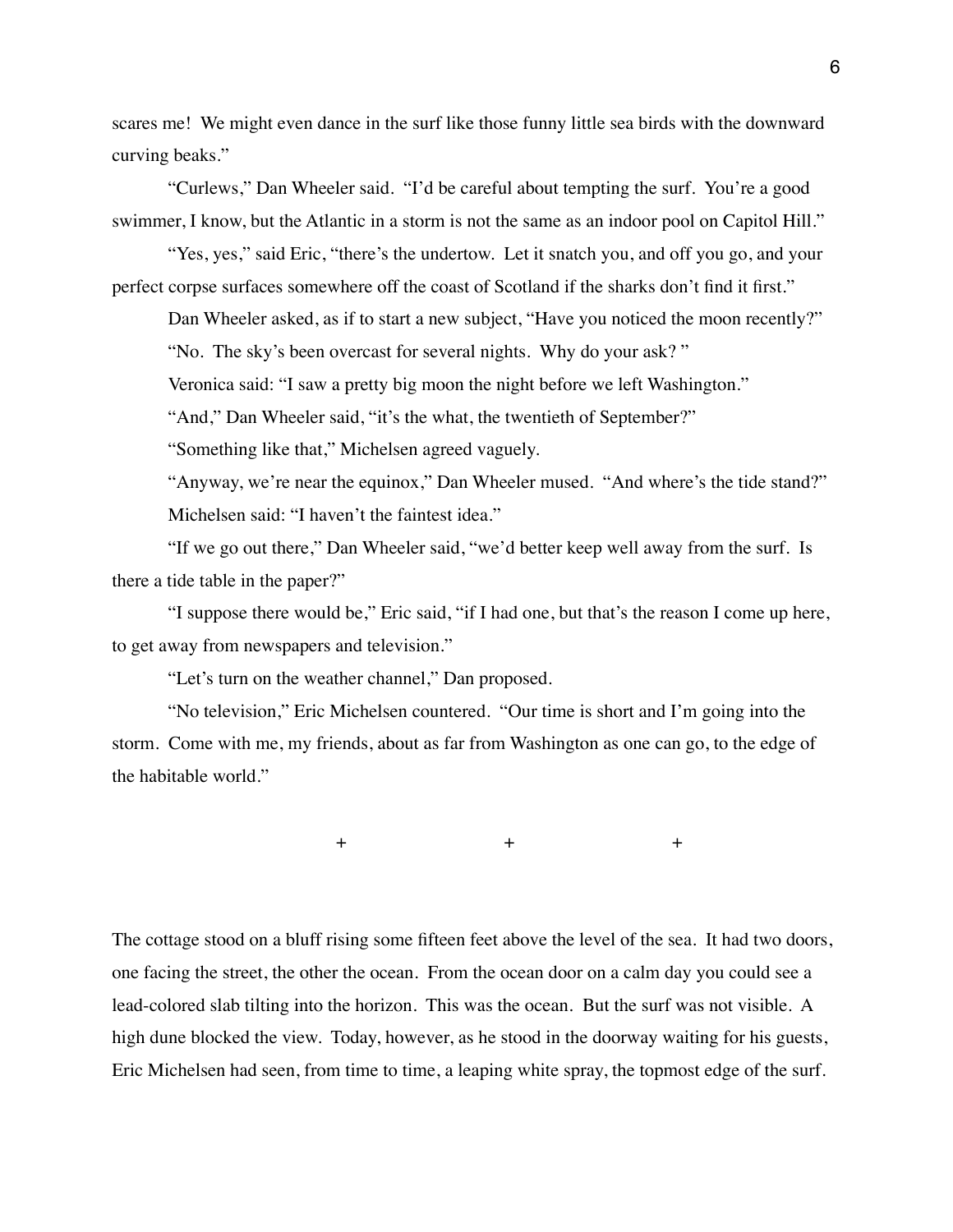The dune that intervened was the dune he intended to climb this afternoon. He explained this to Ronnie and Dan, while they chose raincoats and hats from the jumble in the closet.

He was putting on his own raincoat when he saw that Veronica was standing like a doll while Dan Wheeler rolled up the sleeves of her slicker.

Staring at her -- unable to take his eyes off her -- Eric thought: "That was the idea, to get used to it, so get used to it."

Veronica straightened her sleeves, altering Dan's arrangement, then tied the strings on the broad-brimmed fisherman's hat Eric had given her. Seeing her face under that theatrical hat, with the bow tied under her chin, Eric received a sharper stab than he had expected. He turned away to absorb the shock.

When next he looked at Veronica she was looking at him from under the silly hat, and he was sure he was seeing -- love -- in her eyes — and he felt the leap in his chest. "I'm sure of it!" he exclaimed silently, having forgotten the wretched misery of a few seconds ago. She could not look at him *that way* except in love. "Why did she marry this damned scribbler? She loves me!"

Then he opened the door. The wind tore it out of his grasp and sent it crashing against the wall of the house. He grabbed it and shouted:

"We'll go around the pond. Once we reach the pond -- it'll take ten minutes to get around it. There's a path. Then we'll be at the base of the big dune. Then, up."

They set off in single file along a trail through dense brush; the still-green leaves trembled under the wind. Flying sand and rain stung Eric's face. When he turned to look at Veronica he saw her raise her hand to protect her eyes -- but she looked straight at him under the bill of the hat — with those intelligent, happy eyes -- her skin was red and shining in the slanting rain -- and an expression was on her face, in her honest eyes — of a love that was so deep-set in her heart that she couldn't hide it even in the presence of her husband.

She was moving with amazing ease over the soft sand -- looking at Eric as if to say: "I'm right behind you."

Eric continued forward, the path sloping downward and curving toward the pond. As a boy Eric used to catch frogs in this pond. It disturbed him to realize he couldn't remember what he had done with his captives, set them free in home waters or killed them. He insisted he would remember if he had killed even one frog.

The path became a flowing stream. He stopped, and Veronica and Dan crowded forward.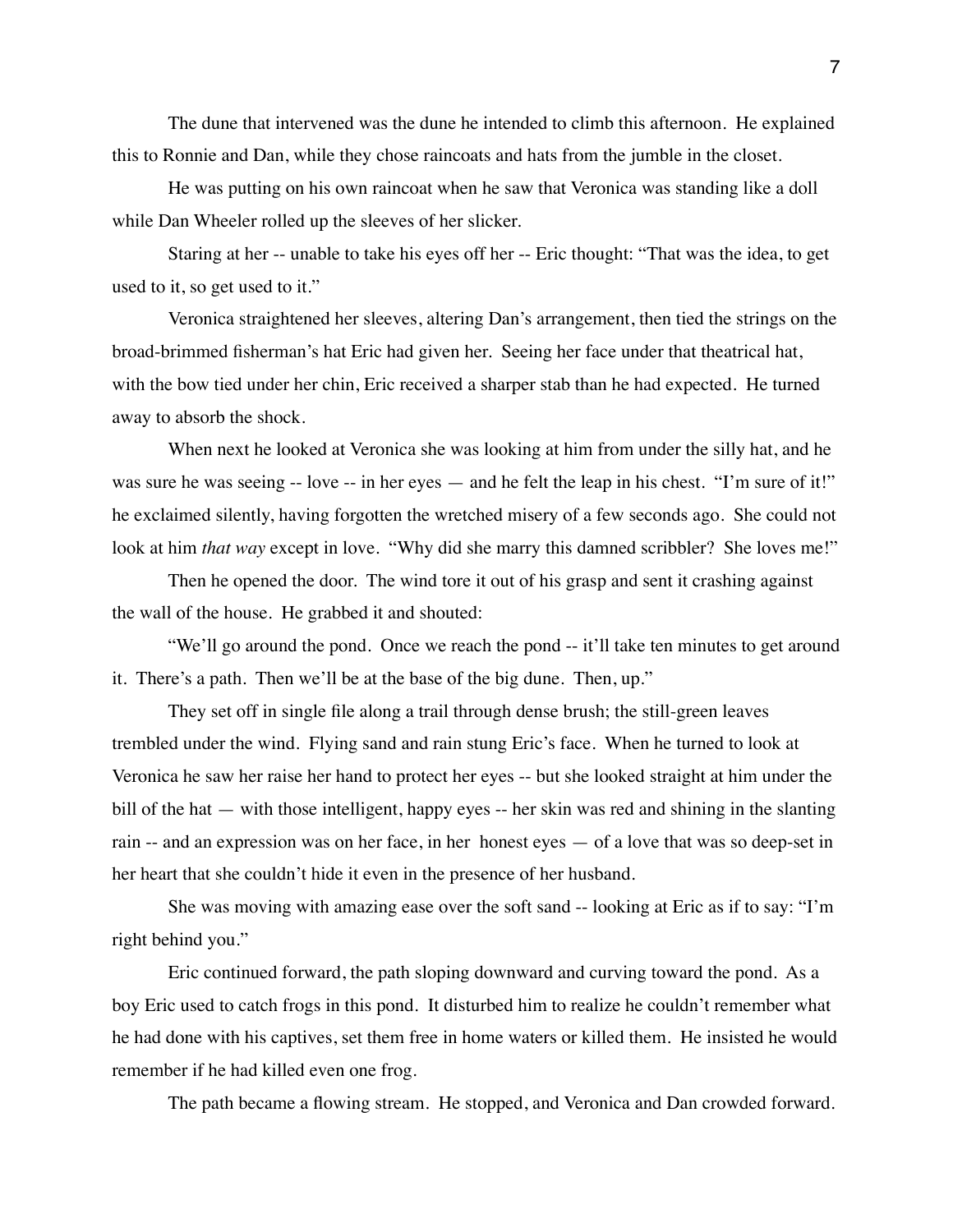"What's up?" Dan asked.

"I've never seen water here," said Eric, as if to himself. "The pond must be overflowing."

"Fresh water or salt?"

"Must be brackish," said Eric, and he filled his hand and tasted the water.

So did Dan, who said, "It's sea water. It must communicate with the ocean."

"No," said Eric, "unless there's an underground channel. The old-timers tell different stories about that." But he was looking, pondering — at the swift little stream at their feet. He said aloud: "I wonder if the outer wall has been breached."

"What wall?" said Dan — carefully.

"Can we go around?" Ronnie asked looking at the brush, which was thick as a jungle. "We'd need a machete to get through."

So they doubled back and took a higher path and climbed a dune from which they could see the pond. It was restive; it was generating little whitecaps of its own.

Eric bent close and shouted: "It's been breached. Look there."

The wall of sand on the seaward side had been opened to a width of ten or twenty yards and the surf was doing its wild ballet in the breachway. Giving no hint of how this affected him Eric said, "We'll go this way." He did not wait for a second opinion or look back to see if they were following.

A thrill passed through him, deep down and up through his chest. He was still elated by what he had seen in Ronnie's eyes. He thought something like: "To hell with the plan, to hell with austerity! Even if I'm wrong, to hell with all that, even if I'm wrong." He slogged through the sand, thrilled by the image of the breached pond and enjoying the sting in his eyes, glancing at the pond to his right and aiming for the dune ahead, thinking what a transformation the pond had undergone, from the smooth, warm, level surface he had always known to a froth of torment. In the level below language his mind was saying, "Great! God damn! Life!" From this path he could not see the breachway but imagined it — wondering if the flow was in or out. Whatever — it had to be a sluicing torrent of sea water thirty yards wide and three feet deep.

This vision made him more eager to climb the big dune -- to listen for the blare of the foghorn from the lighthouse on the point -- to front the seaborne wind, see the pond entire and watch the surf rolling in.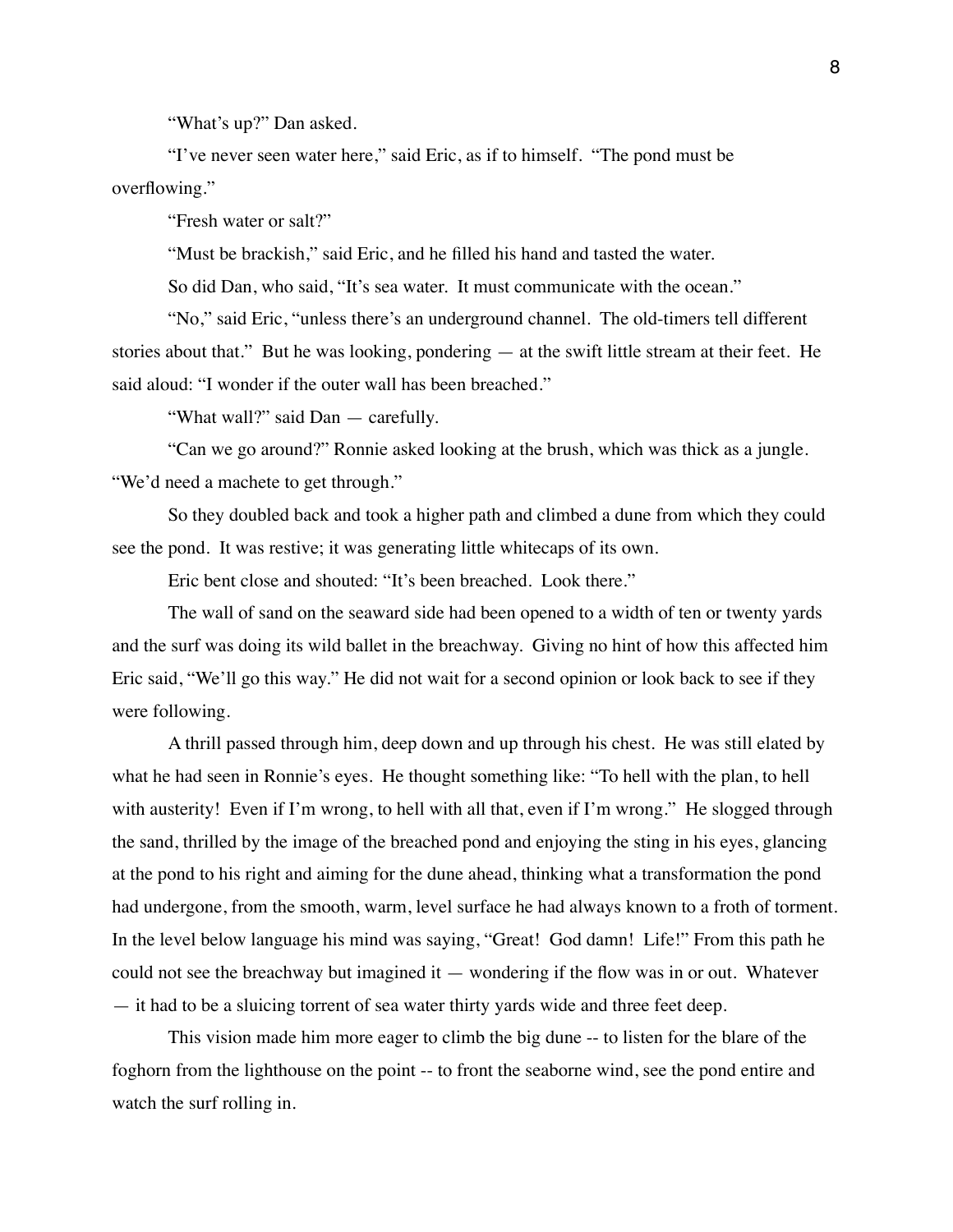But the moment you say "Life!" you realize that a dead love is death itself. If she loved anybody it was surely her husband. Eric turned abruptly and looked. She glanced up and smiled at him. She smiled! He said to himself vehemently: "Shut up!" To his pathetic hope.

He began climbing. He churned and stumbled upward till he reached the top and entered the realm of the free wind.

Ronnie was crawling behind him. She dug in at the top, and paused on her hands and knees. Dan stood beside Eric swaying.

Dan said something Eric did not catch. Eric bent closer and Dan said,

"My God, the surf."

Veronica rose to her feet and clung to her husband, looking with narrowed eyes at the sea. She circled Eric's waist with her free arm, and the three friends formed a bulwark against the gusts of rain-laden wind. The ocean was bright with the spindrift, wave crests ripped off by the wind and scattered into a fine white mist. The rain, the fog, the scudding vapors shrouded the white shaft of the lighthouse that stood on a point less than a mile away.

They were facing the ocean, with the pond behind them and the lighthouse point to their right.

Eric could not hear the foghorn. The lighthouse marked the tip of a point jutting five- or six-hundred yards into the open sea. The point itself had no beach. It was defended against storms by a necklace of gigantic boulders that had been cut from the mother granite of a nearby hill. The point reached out into the sea, and the surf struck the rocks at an angle. The sharphewn granite corners formed a ragged barrier that sent the waves leaping as if in terror.

But the action of the surf assaulting the beach at the feet of the three spectators was different. Here the great combers ran in in regular ranks, rolling at mindless speed straight toward the level sand. They rose before they broke -- changed shape before they broke - seemed to Eric's eye to hesitate before they broke -- but they did break. And when they broke they dropped straight down, and their burden recoiled upward and was caught by the wind. This upward recoil was what Eric Michelsen had seen from his cottage.

A high wave advanced on the shore, rising like a drunken man who lurches to his feet and threatens his wife with a terrible blow -- seeming to grow bigger and more menacing as he comes nearer -- but then he staggers and falls -- the wave curls over its crest and drops in a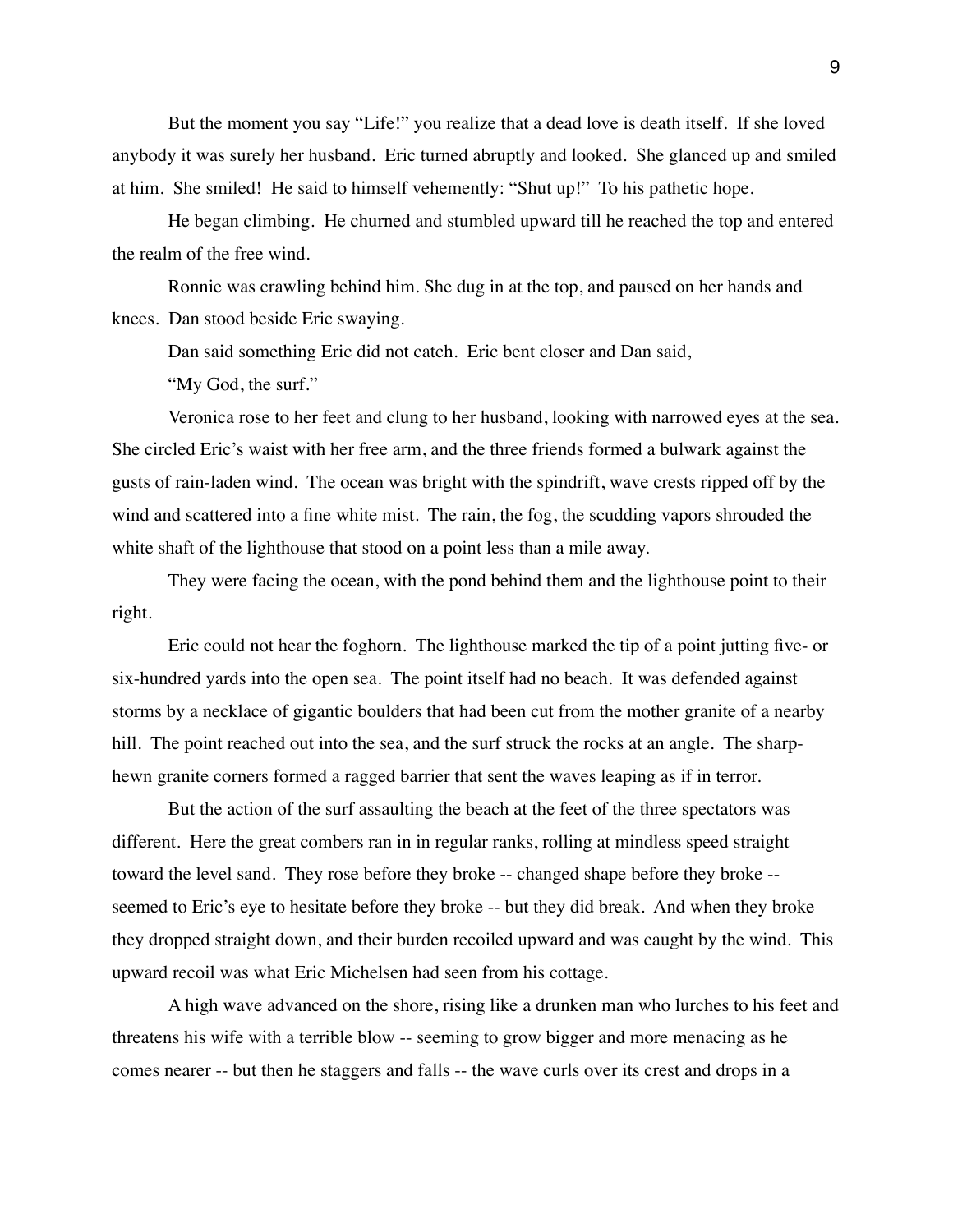cascade of white energy. The immeasurable mass explodes in self-destruction, turning the dark green water to white foam and the silent menace to a thunder of impotent rage.

Dan Wheeler said: "Do you still want to go out there and dance like a curlew?"

"Actually," said Eric Michelsen, "I'm thinking of something better."

"Stop right there, Eric, please," said Veronica.

Dan said: "What are you thinking?"

"Be quiet, Dan," Veronica said. "You don't know him."

"No, he doesn't know me and maybe I don't know him." Eric let his eyes roam over the cosmic turbulence of the surf. Then he looked out toward the Sound, searching for the gap between Block Island and Montauk Point. He could not see it.

"If a swimmer could get beyond the break line," Eric said, "it'd be quite a ride."

"If!" Ronnie cried, and Eric felt her grip on him tighten.

"Watch this one," said Eric.

An incoming wave gained height and velocity as they stood in awe on their eminence. They awaited the breaking of the magnificent parabola. Its lacquered green surface strained upward in a single harmonious lift and overhung itself. It had already come too far to allow of any ending but a catastrophe -- no curling, sidewise unfurling such as might have been possible in Brazil or Hawaii -- certainly no recessional, only the inevitable drop. And so it happened, a vertical collapse of the entire body, the sublime curvature degenerating in a single moment into a booming fall.

The three friends stood silent. Had three human beings anywhere on the globe seen just one such career -- from the gathering of force, to the swift rising of the profile, to the overleaning of the crest, to the thud of colossal weight at the climax -- they would have said they'd witnessed a miracle.

"Just take a look -- at this moment," Eric said, waiting: "Now! If you were to dive into it at that precise moment --"

"You'd be in the *Times* tomorrow morning," Veronica said.

"I don't think so. I've done it hundreds of times," said Eric.

"Surely not in this state of the sea," said Dan.

"I've done it too," Veronica pursued, "when the sea was half asleep."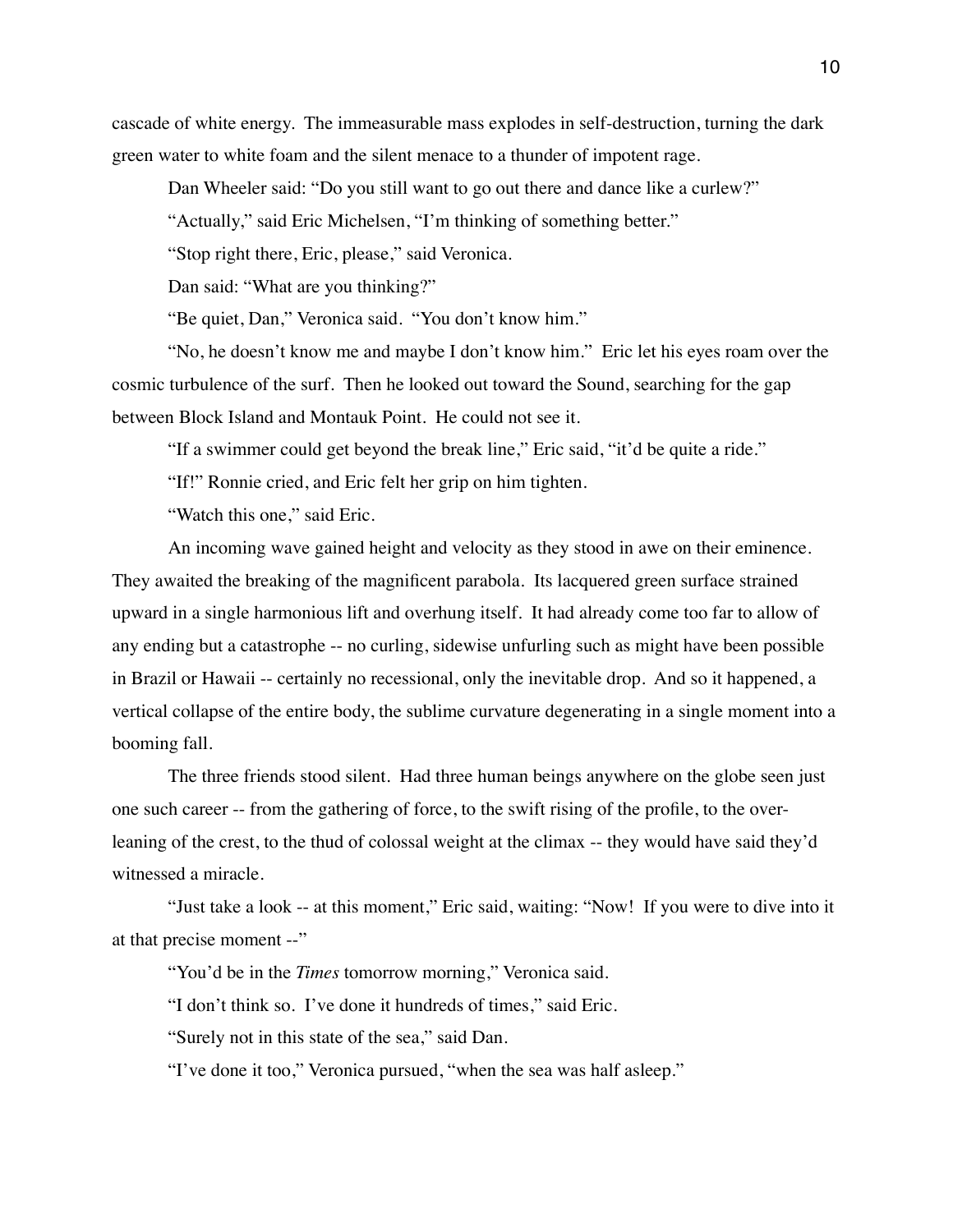Eric went on as if he hadn't heard: "Of course," he said, "it'd be a long swim under water before you'd break out."

"Too long," Dan claimed. "If the wave was six feet high it'd be O.K. We've all done it. You dive beneath the surface, where the energy is, and let the wave pass over you. The wave travels over the surface like wind over a field of wheat; the wheat is never uprooted and the water isn't moved by the wave. Not yet. Only the wave moves. You swim under it and come out in the trough that precedes the next wave. By that time the wave has broken — behind you."

"Yes," Eric ruminated, "like a ripple of wind over a field of wheat."

"Eric," said Veronica, "you can't be serious."

"Do you love life so little?" Dan Wheeler asked smiling.

Eric turned and the eyes of the two men met.

Eric said, "I don't know if I love life, I suppose I do. But there are people -- one person -- that I do love."

"Then don't talk nonsense," Veronica admonished him, and he felt the grip of her arm around his body.

"Anyway," Dan argued, "some of the waves out there beyond the break line are foaming. You could be overwhelmed out there too."

"Right," Eric agreed with a laugh, "beyond the break line but breaking anyway. Illegal waves!"

"And maybe deadly," said Dan.

"Dan, will you please not mention death? Eric is serious."

"So am I," Dan said.

"Yes," Eric assented, "I am serious. I think a good swimmer could get through the break line by swimming under it. As for the waves that break out there beyond it, you just drop straight down and the break passes harmlessly over you. Surely you've done that, Dan."

"I have," he said repeating the obvious, "but never is such a sea as this."

"You've done it, Ronnie," Eric Michelsen persisted. "We've done it together."

"Yes, but never in such a sea as this," she echoed, and her caring eyes rested on his, as if this was the moment when he'd come to his senses.

Eric went on: "Anyway, Dan, a little danger is an element of a big life."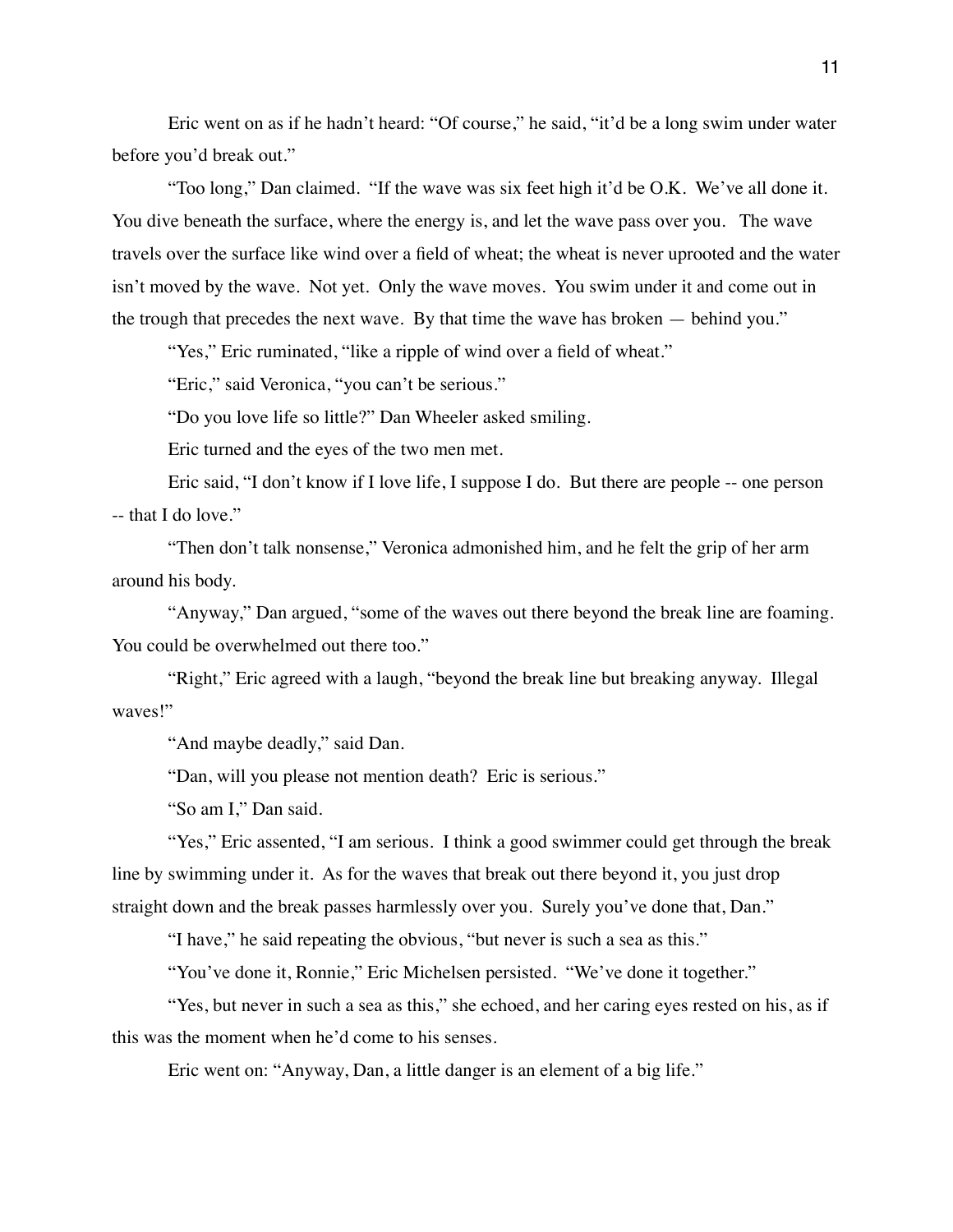"What you're proposing is not a little danger. Frankly I think there's something sick about it."

"Oho, sick!" Eric laughed. "Excuse me a moment, my friends," and he extricated himself from their embrace and strode in long sliding paces down the shoreward side of the dune.

Veronica watched him descend, wondering what was up now, but Dan distracted her, saying:

"Was it absolutely necessary for you to put your arm around him? Were you afraid he'd blow away?"

As he spoke he staggered under a strong gust and grabbed Veronica's arm. He retained his grip as she said:

"Not 'absolutely necessary' -- but --"

Dan staggered under a new gust then he said, "But what?"

Veronica's eyes met Dan's and she said, "Yes, it was necessary."

"I don't understand. You and I could --"

"Hold each other? Yes. We'd be quite steady together, as we are now. But the way you're squeezing my arm, Dan, is uncomfortable."

"Sorry." He let go and they stood as individuals in the rain-driving wind.

Veronica said: "I am getting cold."

"Yes, you are cold."

"Dan. Please. No more of this."

"No more of what, Ronnie?"

"I'm starting to shiver. I am not cold in any other way."

"Why did you insist we accept his invitation?"

"Do you want me to say, 'Because I still love him'? Do you intend to drive us into that terrible, dark, totally --"

"I want that? Are you out of your mind?"

"No, I'm perfectly sane," came Eric's voice as he suddenly appeared again and stood beside them. He wore only a tight set of "jockey" underwear. His cockandballs had sought the warmth of his body but still made a rough lump in the white cotton.

"Eric, please, please don't" Veronica pleaded.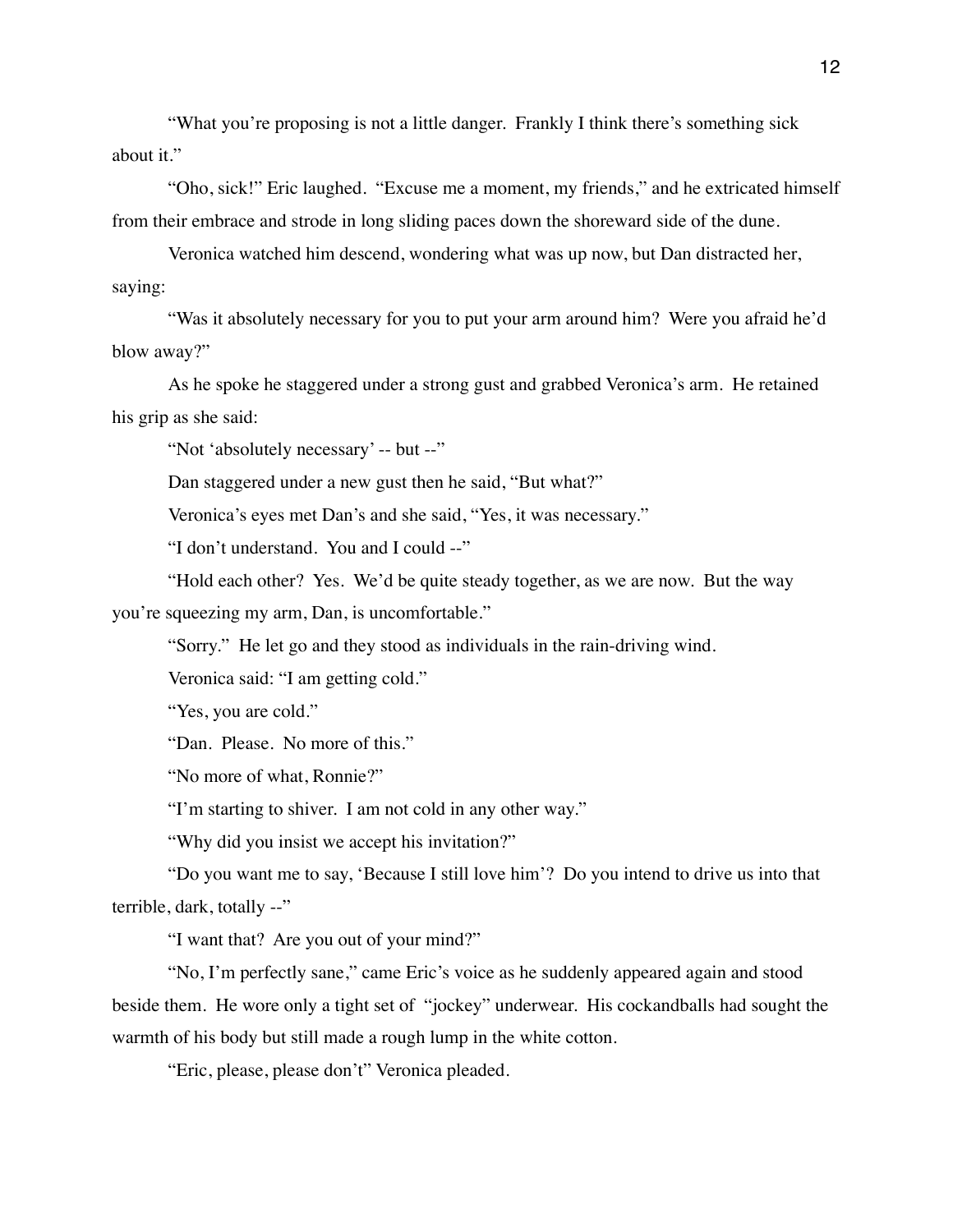"No, Eric, don't. Taking a risk like this, and taking a life, even your own, would be an outrage against -- us -- Veronica, I mean --"

"Oh I'll be fine, don't worry about me. But all of a sudden I'm colder than hell so if you'll excuse me I'm --"

"You are colder because the weather is changing. Ronnie's cold too. So am I. The surf is higher and wilder. Look at it, for Christ's sake."

"Looks the same to me," said Eric as his skin went rough with the chill.

His blue lips made a striking impression in his ruddy Nordic face. His hair had been darkened by the rain. His light blue eyes were narrowed against the blowing sand, so their startling color was less conspicuous. The crows' feet around his eyes and the long scored creases in his forehead now seemed deeper. His teeth showed white in the smile.

"Wait, wait," Dan cried, "let's look at that gap before you do anything crazy."

Dan ran along the top of the dune with the ocean on his left and the pond on the right, till he reached the gap in the seaward boundary of the pond.

Veronica took Eric's hand and pulled him along. Presently all three stood gazing down on the breachway.

"Do you see?" Dan Wheeler demanded. "Look at it."

"Yes, well, what?" Eric asked incorrigibly.

"The flow of the water, do you see the direction of the flow?"

"Looks like its going back out," Eric said. "Going back home."

"Exactly."

"So the tide must be changing," Veronica surmised.

"Here we stand," said Dan Wheeler, "at the outer edge of a hurricane, on or near the autumnal equinox, at the changing of the tide, and you, Eric, propose to jump into a huge and - wild -- I wouldn't throw Tarzan into that surf if he were my worst enemy."

"Ah, but I'm not your enemy. And as for the equinox and all that rubbish --"

"What are you saying?" Ronnie asked her husband.

"These are the conditions -- maybe a full moon too -- necessary for a riptide and God knows what crazy currents when all those forces collide."

Ronnie took Eric's hands in both her own but Eric broke her grip, saying:

"My teeth are chattering. I'll be warmer swimming."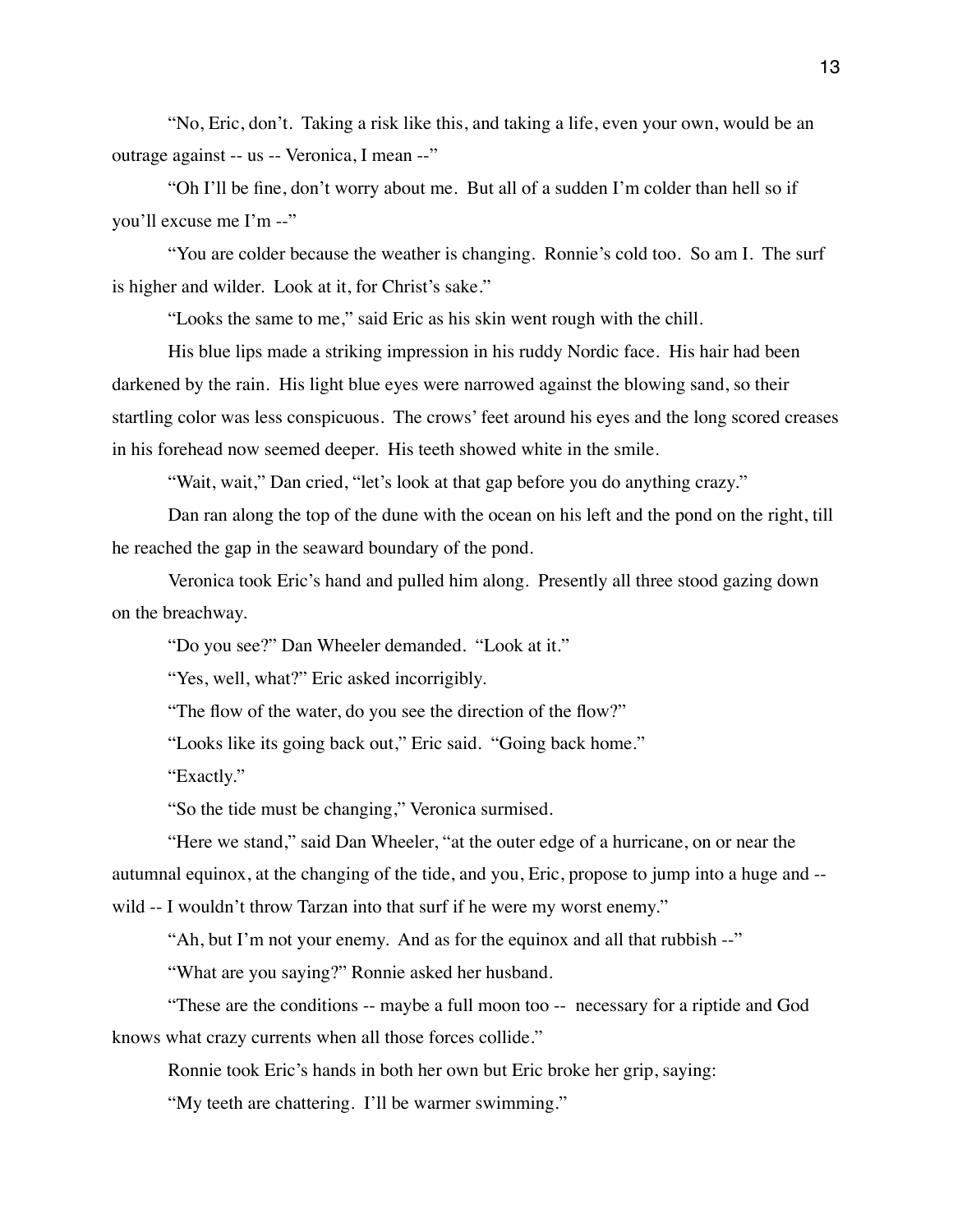"For a while," said Dan, "till you exhaust yourself fighting the currents. Anyway there's no point in suicide, my good friend, because she doesn't love me, and I feel safe in surmising that she does love you."

"I doubt it," said Eric cheerfully. To Veronica he said: "We'll ask the lady. Do you love your husband?"

"Yes, Eric." And she was deep in his eyes.

Eric walked away saying: "Not that it matters to me." He descended the seaward face of the dune in long, sliding strides.

He was in pretty good shape, this fifty-year-old legislator -- square, strong shoulders developed in his daily swimming routine, narrow hips and small taut buttocks, calves bulging with muscles earned on the football fields of his high school and college.

Ronnie and Dan watched him slow his pace to wade the knee-deep raceway at the gap. Veronica gasped when he threw up his arms and disappeared, then he struggled up and resumed wading, till he reached the other side and began trotting on the firm sand where the surf turned. He ran twenty or thirty yards, paused, and seemed to assess his chances -- and then this "voice of reason in the House" strode into the billows. He jumped when the first wave hit him, let it pass, walked a few paces with raised arms, began swimming -- and dived into the solid wall of a great wave.

Veronica watched for several seconds, till his head appeared on a rising wave.

She untied the bow under her chin, and the wind took her hat. She struggled out of her rubber coat and pulled her sweater up over her head, and it too went flying. As she began frantically undoing the buttons of her shirt Dan Wheeler took her by the shoulders with enough force to make her cry out -- but she ripped the last few buttons and struggled against his hold.

Dan Wheeler shook her and shouted: "Don't go out there."

She met his half-mad eyes with fury in her own and spoke in a voice the wind could not deflect, so Dan must have heard it with all clarity and shame.

"Take your hands off me," she said and got rid of the shirt which flew away like an untethered sail.

He did let go, with a look of despair as she sat on the whirling sand, untied her shoes and pulled off her socks. She stood again, looking sideways at Dan, as if to ward off an attack, and stepped out of her jeans.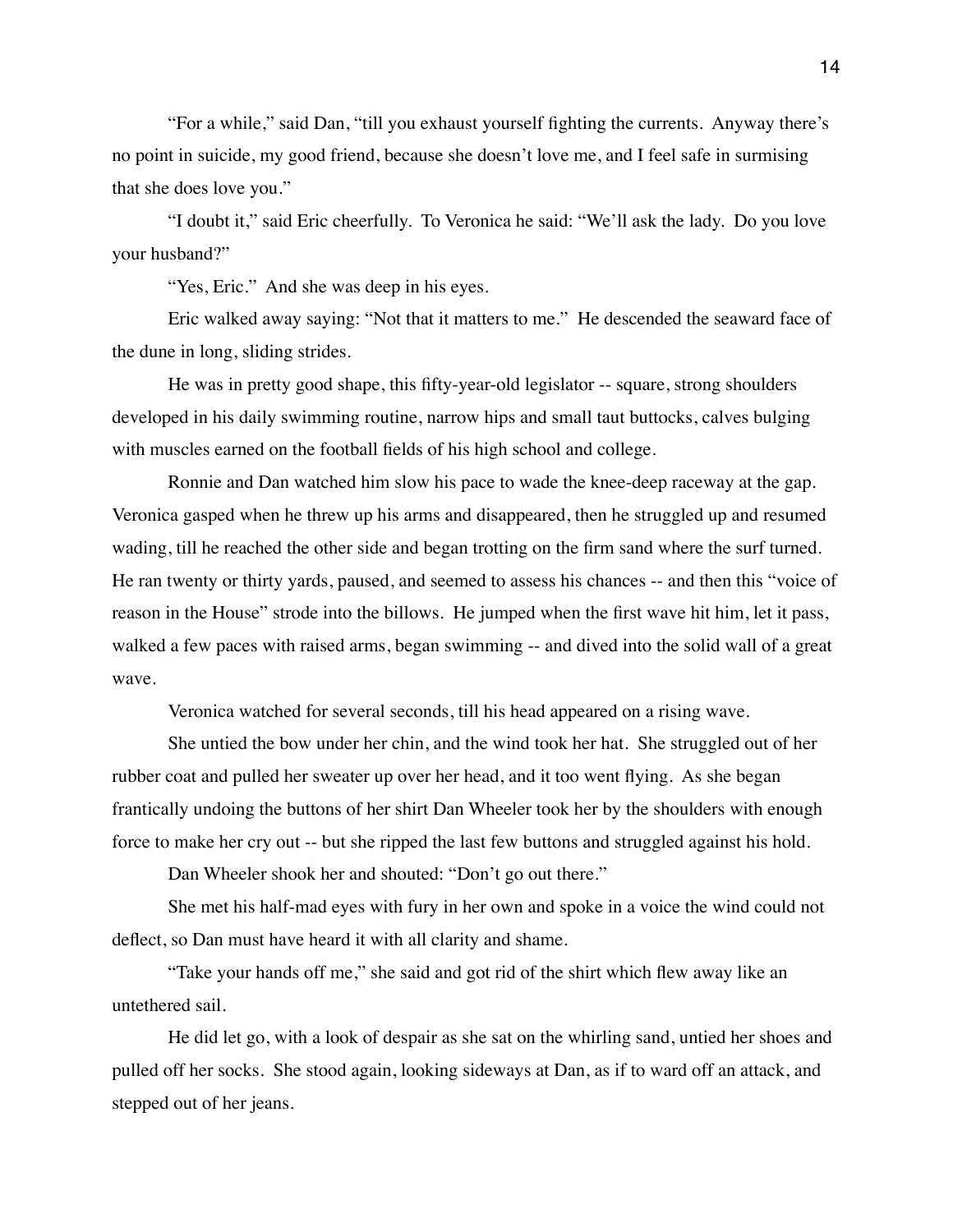He grabbed her again but before he could speak she demanded:

"Why didn't you stop him?"

In a rage he shook her, and her swaying, bare breasts rocked under the force of his anger. "Coward!" she shouted. She broke free and ran sliding down the dune.

At first Dan couldn't believe it, then he ran after her. Just before she reached the breachway she looked back. Seeing him in pursuit she ran into the stream, her gait changing to a knee-lifting drive through moving water, looking over her shoulder as a woman might who was being chased by a maniac. By the time Dan waded into the breachway she was already bowling her way into the surf.

Dan stumbled and fell in the swift, brackish stream, and when he looked up he still could not find her. He ran down the beach, ripping his clothes off, till he reached the place where she had entered, and he ran into the surf.

The first wave knocked him backwards. He fell — tasted salt and scrambled upright salt was redolent of boyhood — snorting water and gasping — he was struggling to his feet when the next wave broke in front of him and sent forth a wall of surf and foam that hit him with terrific force, and he went down again. Regaining his footing he dived under the next wave, which was smaller that the others, and faced the next, a giant that was still rising. This one was going to break; Dan couldn't reach it soon enough. Its height was like a house or a cliff -- and it was advancing with speed. He braced his neck and head with both arms and dropped to the bottom.

Down there in the water world he heard the crash of the wave and thanked God he had, because the sound was ahead and not upon him. But a force with vectors in all directions struck him with shocking violence. The thing rolled him along the bottom, abrading his skin. He lost orientation -- closed his eyes hard shut; when he opened his eyes he saw white fog and whirling tendrils of gauzy light. He could not swim up for air because he didn't know which way was up. He endured -- forcing himself to keep his eyes open. He knew he was in an undertow because the bumping and scraping had stopped and he was traveling. He panicked; he thrust his feet out seeking the bottom, and found none. His bruised skin burned. A true sentence formed in his brain: "This is how people die." He flailed his arms in a grotesque imitation of a crawl stroke, kicked his feet -- and broke the surface.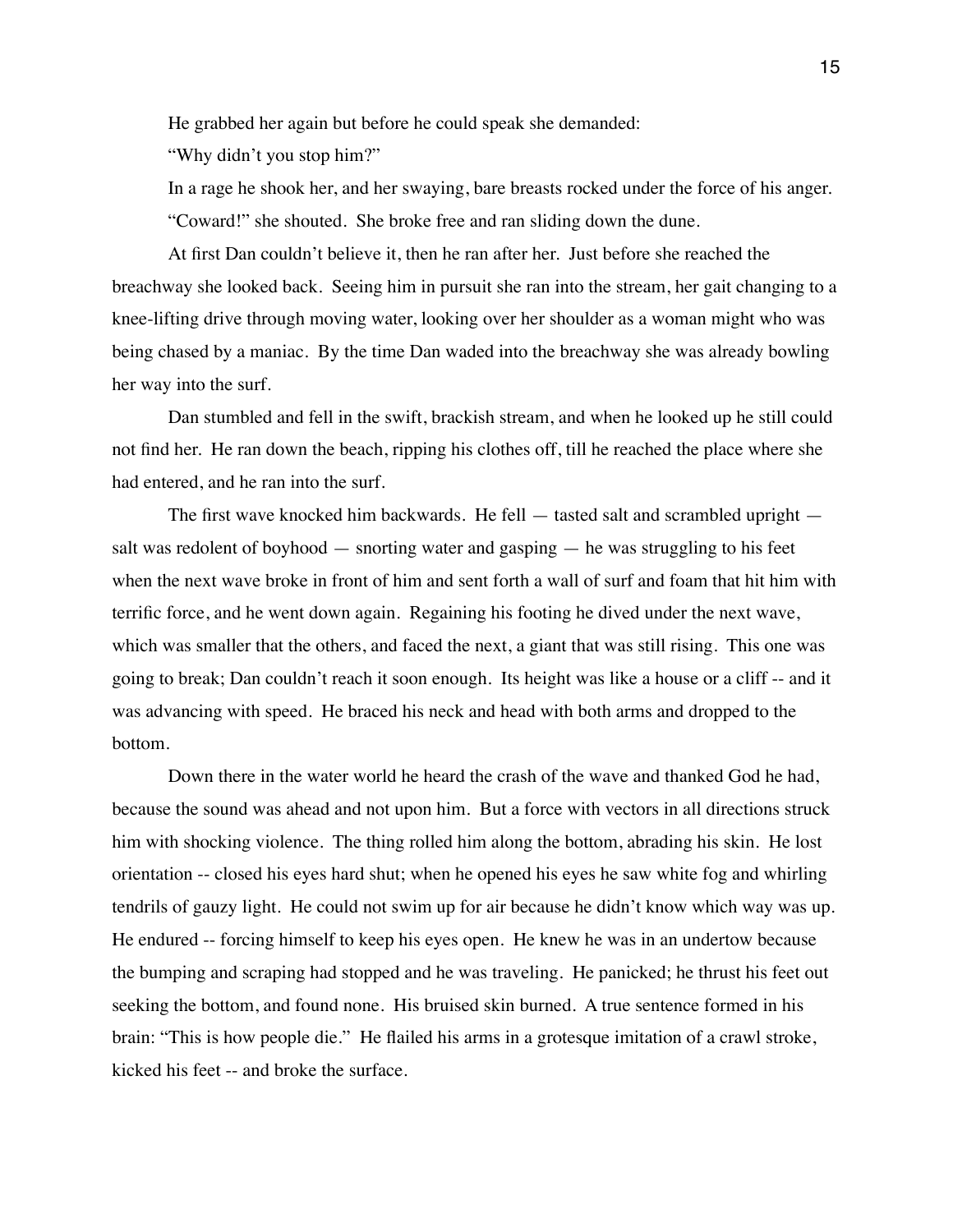For all his knowledge of the sea he didn't understand the orbit of a wave. He didn't even know there was an orbit, an interior circular current, or that it was gaining speed in the shelving water. Diving deep into the heart of the next wave form he was adding his desperate energy to the circling wheel of the orbit. He drove to escape the plunging of the mass hanging above and, now, behind him. In four controlled strokes he broke out on the seaward side of the monster, in time to hear the plunge as it surrendered to the pull of gravity and dumped its mass vertically. At the same moment Dan entered the next trough. He had no choice but to give himself to it at a down angle. When he broke into the air again he could see it might be possible to ride the next one; so he stroked to rise with it. It was not yet concave. He thought he could make it. And he did, rising with the wave, resisting its shoreward pull and finally gliding down into the next trough.

Having learned the power of the troughs to suck him down and under he now swam hard to make himself independent of the orbital force. He succeeded again in rising with the wave, whose surface still formed a convexity. As he rose he turned his face to the land searching for Veronica among the crests that stretched between himself and the beach. He saw the leaping white surf that formed a skirt of death around the lighthouse point. He saw the dune, trees and houses -- and then he sank into a deep gray valley from which nothing was visible. He rested for a few seconds, then stroked seaward again. He partly climbed and partly rose with the next ridge, still convex, and just before reaching the top he looked again. He saw the lighthouse on the west. He saw the utility pole and houses on the beach road. On the uplift his eyes flicked back to the white frenzy circling the lighthouse point. "Rocks." To be driven onto the point would be butchery. And now, looking north, he appreciated for the first time how sharp the curvature of the beach was. It was crescent-shaped, with the concave side toward the ocean. On each rise he caught a view of the space enclosed by the crescent. Was Ronnie outside the break line, as Dan was, or inside?

Whether it was Death the Abstraction that he feared or the physical plunging of untold tons of water leaving him with a broken neck or suffocation or dismemberment on the rocks whatever it was, he did fear it.

In truth Dan's knowledge of the sea was a mere fragment. What he did not know would have appalled him. He did not know that the waves were rolling in from the Sound at thirty miles an hour, that their capacity to grow higher as they rolled was no illusion, that they were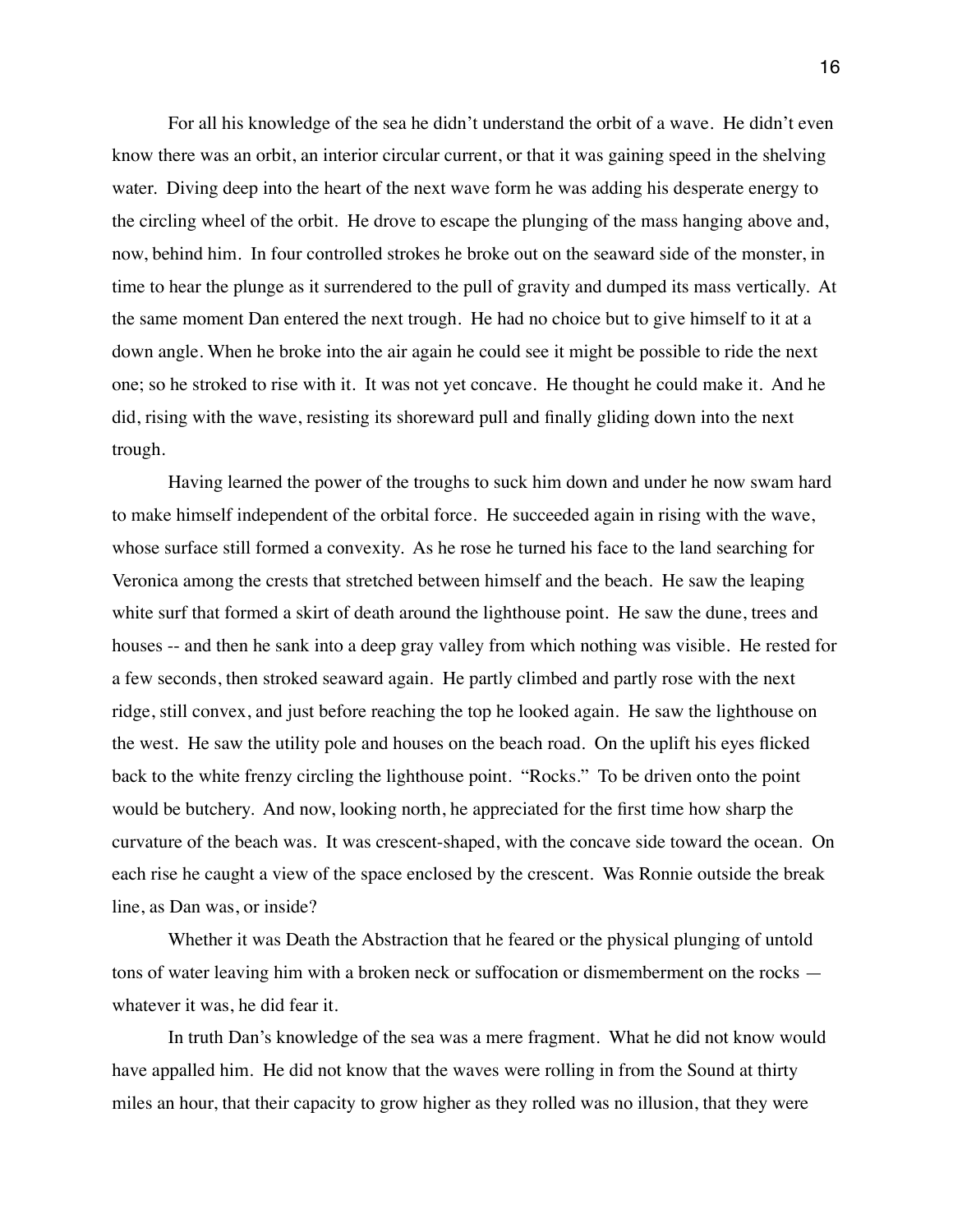higher on the shore side than on the sea side, therefore it was all worse than he could possibly estimate — that the bottom here sloped all too steeply, and the nearer the waves approached the shore the more power they possessed to propel a swimmer along their line of march — that the orbital motion in the waveform could pull him so deep there would be no escape — that a twenty-foot wave breaking on a coast such as this could pulverize a concrete sea wall. And his wife, his salvation as a man — she was — where was she?

 $+$  +  $+$ 

Eric and Ronnie were treading water on the seaward side of the break line.

"Where's Dan? Where's Dan?" Ronnie screamed.

Trying to sound calm Eric said: "There's no telling. Still on the beach, maybe."

"No! He's searching for me."

"How do you know that? How could you know?"

"I know. He loves me."

"So do I. That's why we've got to get clear of the point. It's our only chance."

The lighthouse loomed above them. Eric repeated: "We've got to get around the point.

We swim seaward of the light then enter the calm water on the other side."

"Where's Dan? Where's Dan?"

He saw that she was mad. He said, "We are drifting, don't you see? Don't you feel the current? Look at the light."

She said, "So much higher."

"The current, Ronnie," spoken as if to a small child.

"No," she said. "I'm going to find Dan."

She started to swim but he grabbed her arm. She screamed, and he was ashamed. He let her go.

And she swam straight toward the beach, turning away from the wild dance of the surf on the rocks of the light house point. The sandy beach lay ahead, but she had to cross the break line to reach it.

Eric pursued her. She crested a giant and disappeared. Eric pulled back. She was two strokes from the break line. For one half a second he tasted desertion and it appalled him. He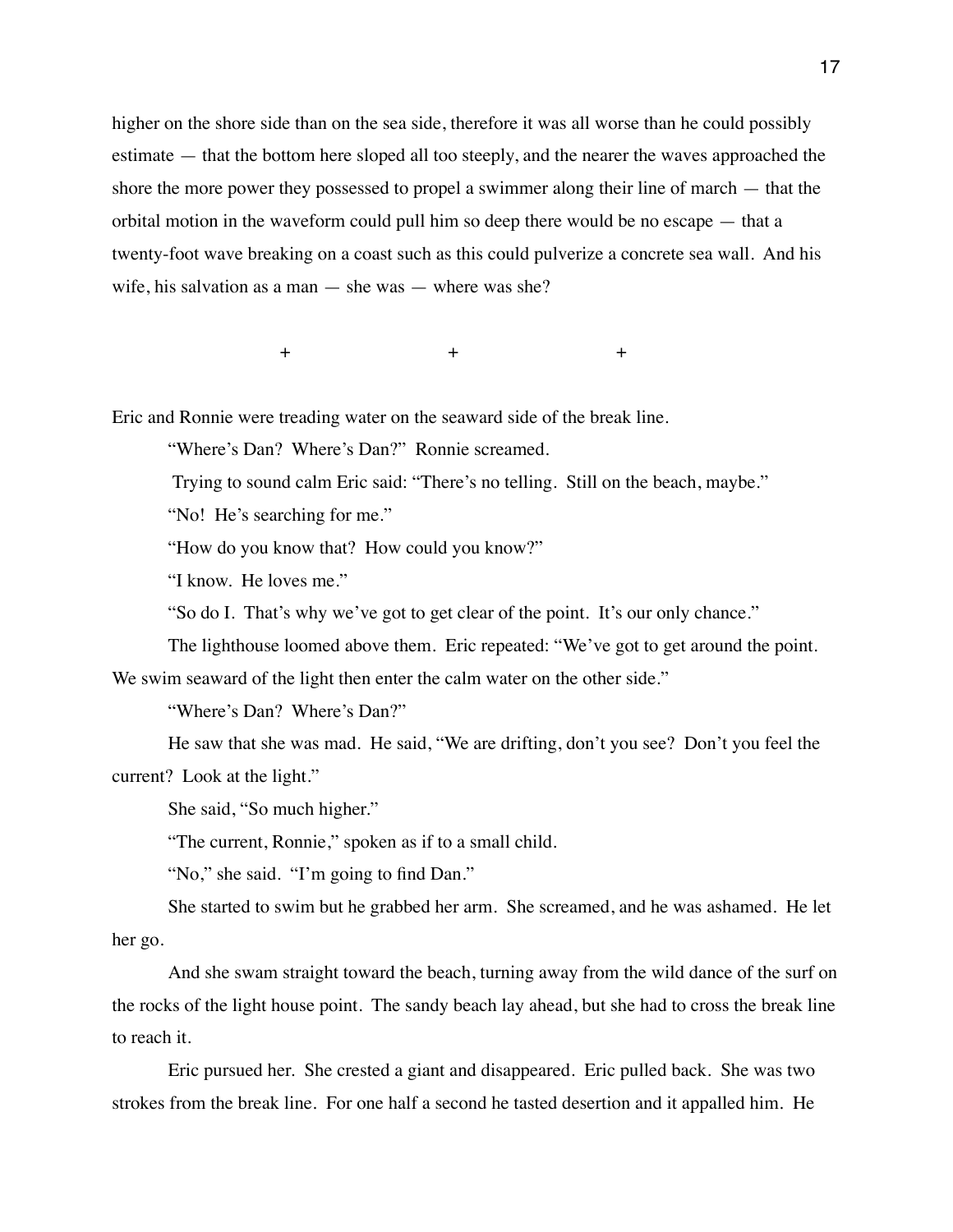said in his mind, "I'd rather be dead." So he swam after her. His love poured strength into his arms and shoulders, and he climbed the convex side of the wave and powered himself over the crest into the concavity. With his last glimpse he searched and did not see her.

The wave broke and dumped him. That was all he knew — he was in a dream of noise — the choking woke him up — and the pain in his left shoulder. He could not stroke with it. He was still deafened by the boom and rush of the climax and disintegration of the wave form. He didn't know where she was. His shoulder was on fire.

In the shadows of his mind he realized he wasn't dead yet. Looking at the wild dance of the surf on the lighthouse point he saw death. It was clothed in white; its sound was the fog horn. To his right he imagined, without quite seeing, the smooth sand beach, the street light on the beach road. Had Ronnie reached it? There wasn't enough time. She was still out here.

He tried to move his bad arm, he kicked frantically, he stroked with his good arm. He stared for a full second at the lighthouse, at the necklace of rocks in leaping, pulverized surf. He saw the white dance toward which he was being carried. Having seen it, he realized that only one idea enlightened him, there was but one destination.

He turned seaward, toward the Sound, the idea of Ronnie. He said her name in his mind. He dived into the concavity.

There was no hope in his mind, no belief in a benign outcome, no trust in a loving god. Then came a miracle. Deep in the wave form he touched her, he grasped her wrist. In shadows he could almost see her, see the sway of her body in the current and the waving of her hair, the slow dance of her legs. He saw or knew that her mouth was open and her eyelids were touched by the eddies. He held her with a fierce strength. He would never let her go. Flailing with his right arm, holding with his left hand, he tried to draw her near him, to press her breast against his body. He saw — and saw again — that her head was hanging loose on her neck — moving at the behest of the currents and eddies. He awaited the inevitable climax. All he had to do was hold. Her arms responded to the currents. Neither her face nor her eyes responded.

The wave released its full weight and power upon him and upon the woman as he gathered her into his arms. Tons of ocean, clouds of nearly invisible particles and streamers of uncertain colors — he saw her for the last time, her head responding to the influences of the currents and the climax  $-$  eyes open, mouth open, hair trailing. They were lost in the collapse of the wave form. He pressed her body to his chest.